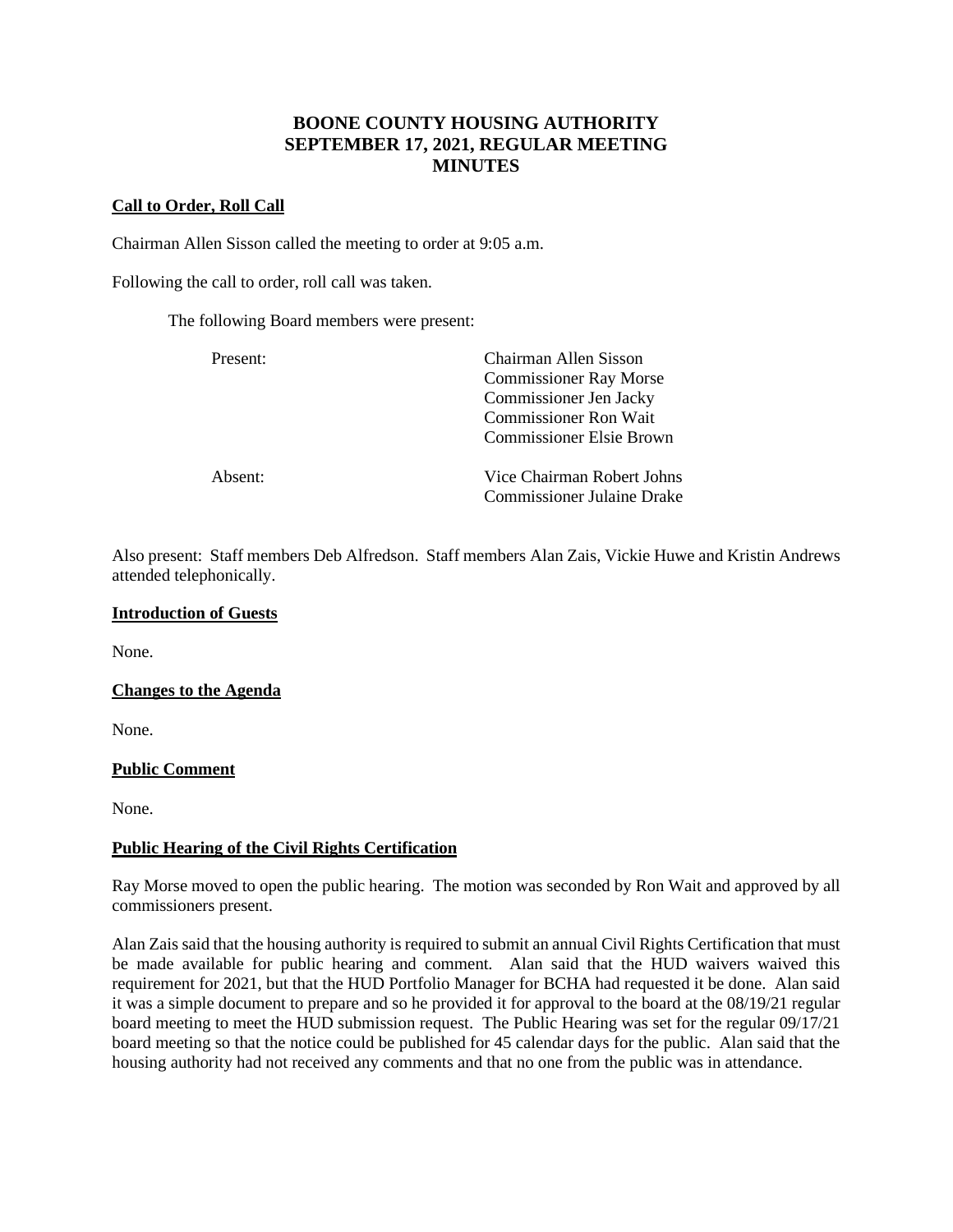Ray Morse moved to close the public hearing. The motion was seconded by Ron Wait and approved by all commissioners present.

## **Executive Director Report**

Alan said that a Winnebago County Housing Authority (WCHA) employee has shown flu symptoms and then tested positive for the COVID-19 virus on the previous afternoon, 09/16/21. Alan said that the only exposed BCHA staff included himself, Vickie and Kristin. The four of them had taken the rapid response test which showed a negative result, but that it needed a follow up test scheduled for Sunday, 09/19/21. Alan said that to be properly cautious and protect everyone's health, Alan, Kristin and Vickie needed to attend the 09/17/21 board meeting by Zoom.

Alan Zais noted that he had provided a written report to the board and that he had nothing further to add..

## **Resolution No. 21 R 17, "Resolution Approving the Minutes of the July 16, 2021 Regular Meeting of the Board of Commissioners"**

Jen Jacky moved to approve Resolution No. 21 R 17. The motion was seconded by Elsie Brown and approved by all commissioners present.

## **Financial Report**

Vickie said that the 08/2021 financials were in the board packet. She said that the housing authority was now in the final month of the fiscal year with \$8,500 needed to get out of the negative, and that the housing authority was at \$6,500 as of 09/17/21. Vickie noted the numbers under the Unrestricted Net Asset (UNA) which was the program administrative funding.

Allen asked if the legal bills had been paid, and Vickie said they had been all paid. She said that BCHA was not paying the six month deferred WCHA management fees and that it was proceeding very well.

Ray Morse moved to accept the financial report. The motion was seconded by Ron Wait and approved by all commissioners present.

## **Old Business**

None.

## **New Business**

Jen Jacky said that the Boone County Board of Health was presented CARES Act funds and that she would get more information to Alan. She said that there were five priority groups county-wide. Alan said that he and Kristin had met on 09/15/21 with the Belvidere police and the parole program to discuss the Mainstream vouchers and the Rental Housing Support Re-Entry voucher program.

## **Commissioner Comments**

None.

## **Executive Session**

None.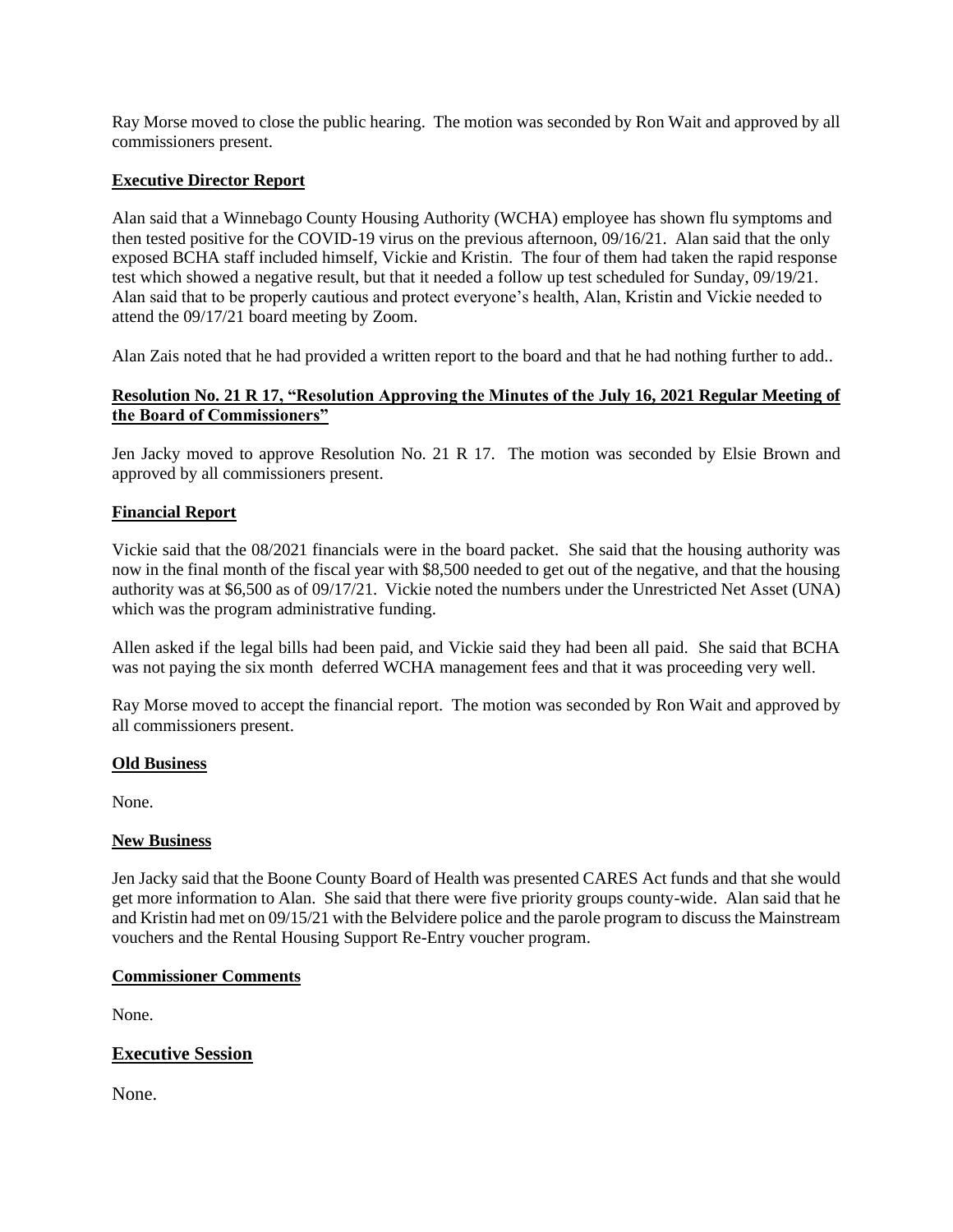## **Action Take from Executive Session**

None.

# **Adjournment**

Elsie Brown moved to hold the next meeting at 9:00 a.m. on October 15, 2021 at the Boone County Housing Authority office, 2036 North State Street, Belvidere, Illinois, 61008, and adjourn the meeting at 9:23 a.m. The motion was seconded by Ray Morse and approved by all commissioners present.

Respectfully submitted,

Recording Secretary

| Commissioner | moved to approve |
|--------------|------------------|
|              |                  |

these minutes, seconded by Commissioner **with a controller of the seconded** by Commissioner

The foregoing minutes were approved by the Boone County Housing Authority on this 15th day of October, 2021.

| Chairman Allen Sisson             |  |
|-----------------------------------|--|
| Vice Chairman Robert Johns        |  |
| <b>Commissioner Ron Wait</b>      |  |
|                                   |  |
| <b>Commissioner Ray Morse</b>     |  |
| <b>Commissioner Julaine Drake</b> |  |